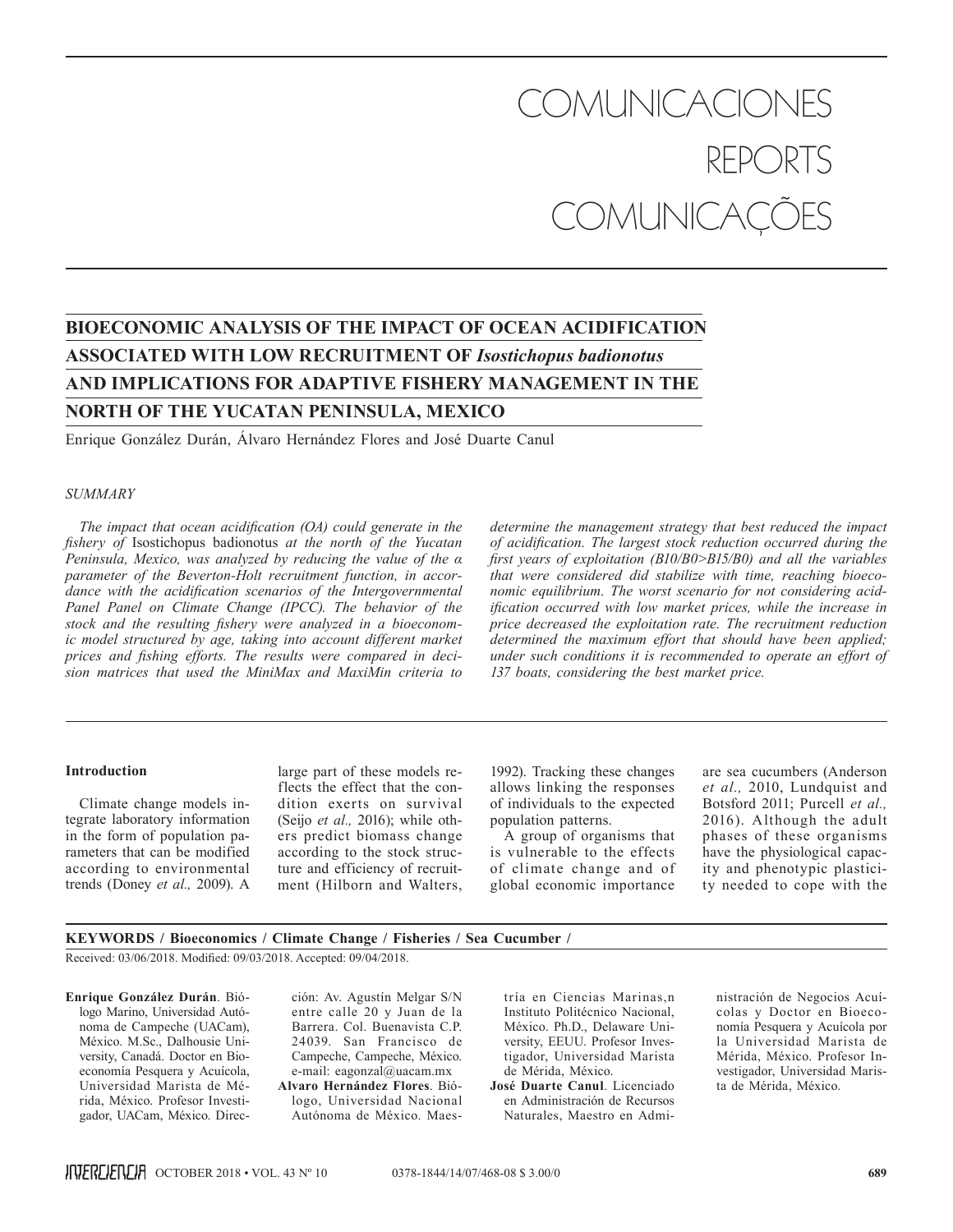# **ANÁLISIS BIOECONÓMICO DEL IMPACTO DE LA ACIDIFICACIÓN DEL OCÉANO ASOCIADA AL BAJO RECLUTAMIENTO DE** *Isostichopus badionotus* **E IMPLICACIONES PARA EL MANEJO PESQUERO ADAPTATIVO EN EL NORTE DE LA PENÍNSULA DE YUCATÁN, MÉXICO**

Enrique González Durán, Álvaro Hernández Flores y José Duarte Canul

# *RESUMEN*

*El impacto que la acidificación del océano podría generar en la pesquería de* Isostichopus badionotus *en el norte de la península de Yucatán, México, fue analizado reduciendo el valor del parámetro α de la función de reclutamiento de Beverton-Holt, acorde con los escenarios de acidificación del Panel Intergubernamental sobre Cambio Climático (IPCC). El stock resultante y el comportamiento pesquero se analizaron en un modelo bioeconomico estructurado por edades, considerando diferentes precios de mercado y esfuerzos de pesca. Los resultados se compararon en matrices de decisión que emplearon criterios MiniMax y MaxiMin para determinar la estrategia*  *de manejo que mejor redujo el impacto de acidificación. Los resultados indicaron que la mayor disminución de stock ocurrio en los primeros años de explotación (B10/B0>B15/B0) y que las variables de desempeño se estabilizaron con el tiempo, alcanzando equilibrios bioeconómicos. El peor escenario, por no considerar acidificación, ocurrió con bajos precios de mercado, en tanto que el incremento del precio disminuyó la tasa de explotación del recurso. La reducción del reclutamiento determinó el máximo esfuerzo que debió aplicarse; bajo estas condiciones es recomendable operar un esfuerzo de 137 botes para un precio de mercado de US\$ 3,500 por tonelada.*

# **ANALISE BIOECONÓMICO DA ACIDIFICAÇÃO DO OCEANO ASSOCIADA AO BAIXO RECRUTAMENTO DE**  *Isostichopus badionotus* **E IMPLICAÇÕES PARA A GESTÃO DA PESCA ADAPTATIVA NO NORTE DA PENÍNSULA DE YUCATÁN, MÉXICO**

Enrique González Durán, Álvaro Hernández Flores e José Duarte Canul

## *RESUMO*

*O impacto que a acidificação poderia gerar na pesca de*  Isostichopus badionotus *no norte da Península de Yucatán, México, foi analisado reduzindo o valor do parâmetro α da função de recrutamento de Beverton-Holt, de acordo com os cenários de acidificação do painel Painel Intergovernamental sobre Mudanças Climáticas (IPCC). O comportamento do estoque e da pescaria resultante foram analisados em um modelo bioeconômico estruturado por idade, levando em consideração os diferentes preços de mercado e esforços de pesca. Os resultados foram comparados em matrizes de decisão que utilizaram os critérios MiniMax e MaxiMin para determinar* 

*a estratégia de gestão que melhor reduzisse o impacto da acidificação. A maior redução ocorreu nos primeiros anos de exploração (B10/B0>B15/B0), e todas as variáveis consideradas se estabilizaram com o tempo, atingindo o equilíbrio bioeconômico. O pior cenário para não considerar a acidificação ocorreu com o baixo mercado preços, enquanto o aumento do preço diminuiu a taxa de exploração. A redução de recrutamento determinou o esforço máximo que deveria ter sido aplicado. Sob tais condições, foi recomendado operar um esforço de 137 barcos, considerando o melhor preço de mercado.*

adverse conditions of climate change (Garcia-Arraras and Greenberg, 2001; Yang *et al.,* 2006; Yuan *et al.,* 2009; Zamora and Jeff, 2012; Gullian, 2013; Storey, 2015) larvae (if any) and the initial stages of benthic fixation are more vulnerable to changes in temperature and pH (Smiley, 1986; Asha and Muthiah, 2005; Brander, 2010; Morgan, 2008; Yuan *et al.,* 2015). Thus, these stages represent a bottleneck for the species dynamics (Asha and Muthiah, 2005; Hamel and Mercier, 2008; Yuan *et al.,* 2015; Koenigstein *et al.,* 2016).

In this paper we focus on the effects of pH on the recruitment of *Isostichopus badionotus*, a holothurian that is distributed in the northern coast of the Yucatán peninsula, which has been subject to fishing exploitation since 2012 (Hernández-Flores *et al.,* 2015). The effects of climate change were studied by modifying the recruitment function in an age-structured bioeconomic model (Anderson and Seijo, 2010) that used data from wild populations (Poot-Salazar *et al.,* 2014, Hernández-Flores *et al.,*  2018). Associated with the conditions of climate change and the modification of the recruitment, management strategies were defined to maximize the economic benefits and to compensate the adverse effects of climatic change.

# **Materials and Methods**

#### *Liability to pH*

Published survival data for different species of holothurians and previous reports of gnomonic values of natural mortality (M) of *I. badionotus* indicate that the early stages of the life cycle, compared to the juvenile and adult phases, are more vulnerable to changing environment (Zacarias-Soto *et al.,* 2013; Gullian and Terrats, 2017; Romero-Gallardo *et al.,* 2018). This conclusion is congruent with the work that has been presented for larvae of different holothurian species (Hamel and Mercier, 1996; Asha and Muthiah, 2005; Morgan, 2008; Brander, 2010;

Dupont *et al.,* 2010; Stumpp *et al.,* 2011; Zacarías *et al.,* 2013; Yuan *et al.,* 2015). Several studies conducted with sea cucumber larvae indicate that pH is a critical factor that can produce direct (Asha and Muthia, 2005; Hamel and Mercier, 2008; Yuan *et al.,* 2015) and indirect (Morgan, 2008; Brander, 2010) effects. Within the former, there are reductions in development, growth and survival in the presence of extreme alkaline values (pH 9.00), as well as malformations, disintegration and low survival (up to 49% less in *Holothuria spinifera*) by reduction of the optimum (pH 8.0) by 0.5 pH units (Asha and Muthia, 2005). Regarding the indirect effects, the quality and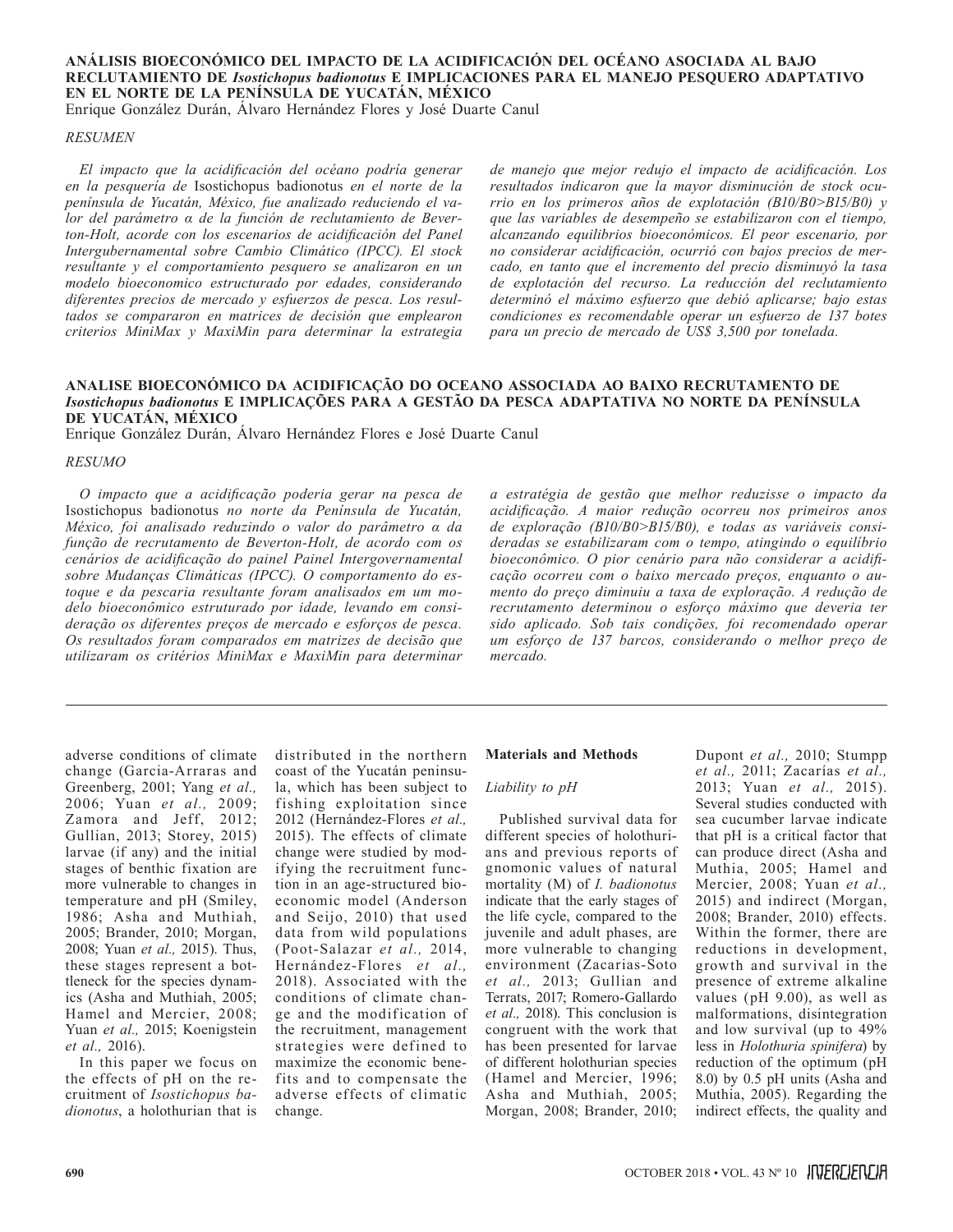availability of food is a key factor for the survival of the early life stages of sea cucumbers (Brander, 2010).

#### *Recruitment restriction*

The dependence that the recruitment maintained with the biomass of the breeding population was calculated through the Beverton-Holt recruitment function. (Beverton y Holt, 1957):

$$
R_{t} = \frac{\alpha SSB_{t-1}}{\beta + SSB_{t-1}}
$$

where Rt: recuritmen in year t, SSBt−1: spawning stock biomass, α: máximum number of recruits, and β: spawning biomass that is required to produce a level of recruits equivalent to  $\alpha/2$ . The parameter  $\alpha$ was calculated from the biomass published by Hérnandez-Flores *et al.,* (2015), assuming equilibrium conditions, while the parameter β was calculated considering the period that it takes the stock to recover from

5 to 100% of virgin biomass (Poot-Salazar *et al.,* 2004). The impact that OA could have on larval mortality was incorporated by modifying α, using the values shown in Table I.

# *Bioeconomic model*

We considered a sea cucumber population with asymptotic recruitment dependent on the size of the reproductive population and the average age specific of the females, in which the effects of mortality of the larval phases affect the settlement of the organisms; this population did not present a homogenous distribution of age classes, and has the same parameter of growth and natural mortality (r and M, respectively). The reproductive capacity of the females corresponds to that observed in laboratory specimens (Zacarías-Soto *et al.,* 2013) and is the sum of the biomasses of relevant ages, according to the recruitment

TABLE I VALUES OF α FOR THE RCP THAT DESCRIBE THE INTERGOVERNMENTAL PANEL ON CLIMATE CHANGE (RCP2.0, RCP6.0 AND RCP8.5)

| Scenarios     | $\alpha$ (individuals) | Rate of change $(\% )$ | pH  |
|---------------|------------------------|------------------------|-----|
| RCP2.6        | 55,724,807             | 0.0                    | 8.0 |
| RCP6.0        | 44.579.845             | 0.2                    | 7.8 |
| <b>RCP8.5</b> | 33.434.884             | 0.4                    | 7.6 |

\*RCP: Representative concentration pathways.

With regard to spatial allocation, it is assumed that the population allocates heterogeneously at different levels of K, implying that the density of the population grows until saturated and subsequently extends (Maunder and Deriso, 2013). Within the scope of its fishery, the age-specific catch is assumed to be derived from a catchability function that depends on the availability of the resource (Anderson and Seijo, 2010). It is also assumed that the number of boats constitutes the fishing effort and that its characteristics are kept constant over time with a selectivity that is established according to the magnitude of the catch, with a retention of 50 to 75% (Hernández-Flores *et al.,* 2015). An illustration of the essential elements of the model, including the mathematical expressions thereof, is presented in Figure 1.

function (Hilborn and Walters, 1992). It is assumed that in this population the weight of the individual is a function of its length, which changes with age, according to the von Bertalanfy's growth function (Poot-Salazar *et al.,* 2014).

# *Model parameters*

Reported averages of age and growth of specimens co-



Figure 1. Schematic flow model of the equations that were employed in the construction of the bioeconomic model. each year, the size of the age

llected in Celestún, Sisal and Progreso, all located in the northern coast of the Yucatan Peninsula, were used as model parameters (Poot-Salazar *et al.,*  2014). The parameters of the von Bertalanfy growth equation used were:  $K= 0.6$  year<sup>1</sup>,  $t_0$  = -0.50, L<sub>∞</sub>= 31.6cm, with an exponential height-to-weight ratio (W<sub>∞</sub>) of y= 0.14 (31.6<sup>2.6</sup>) (Poot-Salazar *et al.,* 2014). The maximum age was ten years, and in two years 50% maturation occurs, which coincides with the size of the first capture (22cm). The maximum biomass that can be registered in the 1702km2 range of the resource was 93,000ton. It is estimated that an initial stock (206ton of breeding females) can produce 220,504,710 individuals at the end of the first reproductive cycle (Hernández-Flores *et al.,* 2015); these values were considered at the time of parameterizing the stock recruitment ratio, resulting in  $\alpha$ = 55,724,807 and  $\beta$ = 1,618, considering a coefficient of Rikhter and Effanov (M) of 0.58 (Hernández-Flores *et al.,* 2018). The maximum allowed number of boats was 691 participating at an exit enter parameter of 0.000043 boats US\$–1. Fixed cost, transfer cost unit, and other variable costs were 860, 75, and 40 US\$/day; and minimal price of the specie was 2000 US\$/ton.

#### *Age structure*

Cohorts were followed over time in an age-structured model. Briefly, the number of individuals (Ni) across the different age classes (k) was plotted as a vector describing the passage of the population over time. The stock of spawning biomass (SSB) was determined considering the fertility coefficient  $(s_i)$  of each of the age classes. The changes in the dynamics of the fishing stock were determined following the modifications of the vector of the age class. The fishing mortality rate at a specific age was considered as the product of the effort and the catchability coefficient. In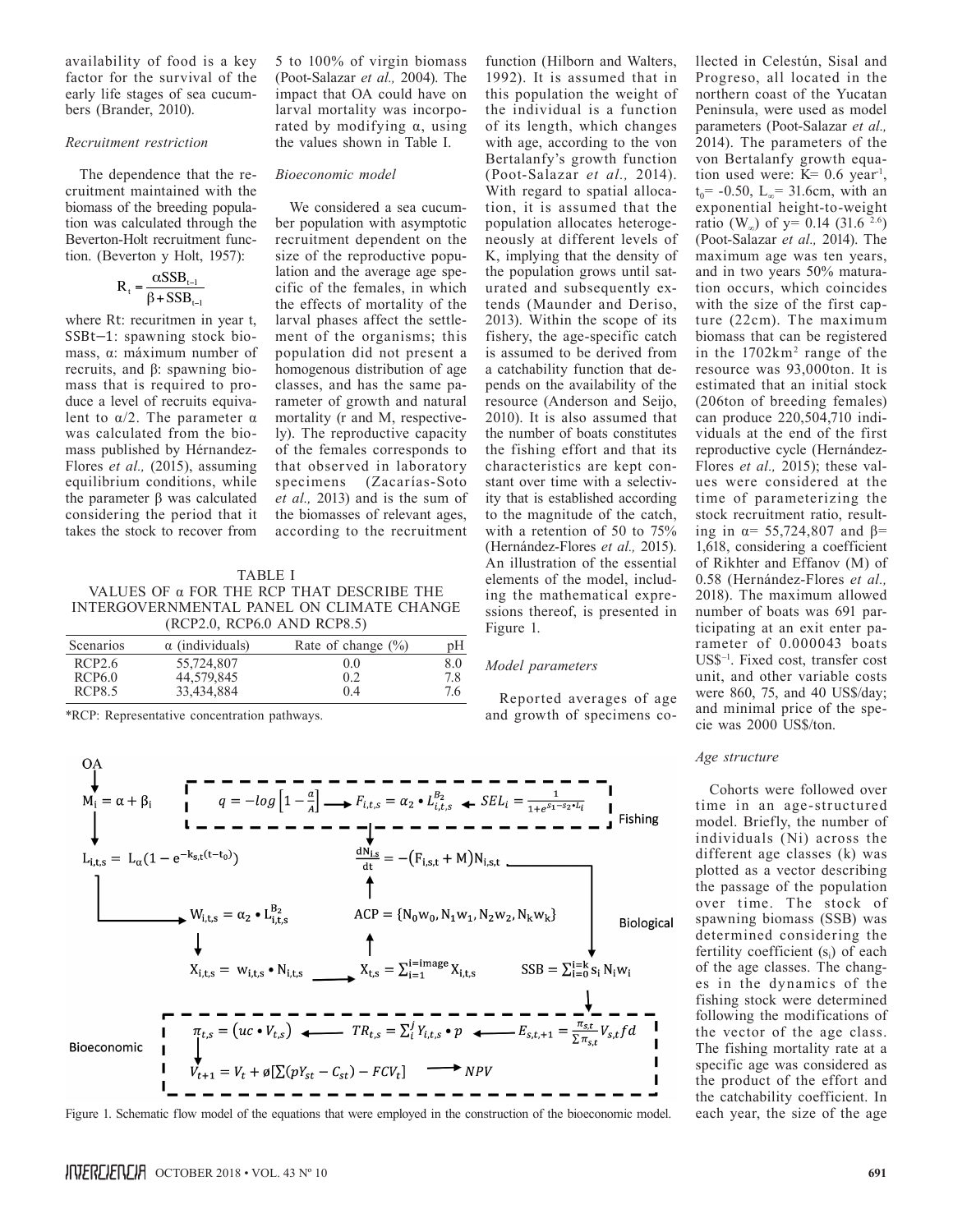class zero was determined by recruitment and was related to the size of SSB. The size of any other age class was determined by the projection of the lower class by adding the effects of M and fishing mortality (F) (Anderson and Seijo 2010).

# *Bioeconomic impacts*

The impact that price exerts on the bioeconomic balance depends on the costs, the rent and the abundance of the resource. All these were modified in turn by the restriction on recruitment which relates with OA. To determine this impact, three projections of fishing behavior were carried out using different market prices (US\$ 2000, 2750 and 3500/ ton). The model outputs were used to determine fishing effort intervals in which both spawning stock biomass and net present value (NPV) maintained positive values. Once these intervals were determined, the decision on the fishing effort to be applied at each of the scenarios were determined by the application of MiniMax and MaxiMin decision criteria.

The effects of climate change on NPV were analyzed in decision tables that integrated

# management strategies (related to fishing effort) and IPCC scenarios (related to the states of nature, θj) (Seijo *et al.,* 1998, 2016; Villanueva *et al.,* 2013). These tables present the results  $(r^{ij})$  of each management strategy (rows) applied to each state of nature (columns) and their response in the NPV of the fishery (Eppen *et al.,* 2001) (Table II).

The loss of opportunities for each decision criterion was determined by comparing the NPVs that were obtained by combining fishing effort within each climate change scenario. These comparisons made it possible to identify the maximum NPV, which was then subtracted from the lowest values. The differences were used to generate an opportunity loss matrix that minimized the loss of opportunity according to the MiniMax criterion (Seijo *et al.,* 1998) (Table III).

The second decision criterion was the MiniMax, which included a regret matrix obtained from the payoff matrix. Again, the headings regret matrix were the states of nature in the columns and fishing mortality levels in the rows. The data were now obtained by selecting the highest average annual catch in each column and subtracting the outputs from that

# TABLE II MATRIX FOR THE DEFINITION OF THE NINE STATES OF NATURE THAT RESULT FROM THE INTERACTION OF FISHING EFFORTS AND RCP

|                   | IPCC scenario $(\theta)$ |                        |                        |  |
|-------------------|--------------------------|------------------------|------------------------|--|
| Decisions $(D_i)$ | RCP2.6 $(\theta_1)$      | $RCP6.0$ $(\theta_2)$  | RCP8.5 $(\theta_2)$    |  |
| ŀ,                | $\alpha$ F101            | $\alpha$ F102          | $\alpha$ F103          |  |
| $\mathsf{r}_2$    | $\alpha$ F2 $\theta$ 1   | $\alpha$ F2 $\theta$ 2 | $\alpha$ F2 $\theta$ 3 |  |
|                   | $\alpha$ F301            | $\alpha$ F302          | $\alpha$ F3 $\theta$ 3 |  |

# TABLE III board with  $\frac{1}{2}$  or  $\frac{1}{2}$ ,  $\frac{1}{2}$ ,  $\frac{1}{2}$  the conditions of RCP6.0 and market prices, shows that the DECISION-MAKING MATRIX WITH INTERACTION D<sub>I</sub> AND  $\theta_j$  AND ITS EFFECTS ON THE PERFORMANCE OF THE FISHING VARIABLE, THIS CASE NPV\*

|                      |                                        | IPCC scenarios $(\theta$ <sup>j</sup> ) |                                     |                                 |  |
|----------------------|----------------------------------------|-----------------------------------------|-------------------------------------|---------------------------------|--|
| Decision<br>$(D_i)$  | RCP2.6<br>$(\theta_{1})$               | RCP6.0<br>$(\theta_{2})$                | <b>RCP8.5</b><br>$(\theta_{3})$     | Criteria<br>(MiniMax o MaxiMin) |  |
| F,<br>$F_2$<br>$F_3$ | $NPV_{11}$<br>NPV <sub>2</sub><br>NPV. | $NPV_{12}$<br>$NPV_{22}$<br>$NPV_{22}$  | $NPV_{13}$<br>$NPV_{22}$<br>$NPV$ , |                                 |  |

\*NPV: Net present value.

column (loss of opportunities). Therefore, each column contains a zero that corresponds to the maximum value. Then, the highest loss of opportunity was selected in each column of the regret matrix, and the final decision corresponds to the fishing mortality that produced the lowest loss of opportunities (Table III).

The performance variables that were used to measure the impact of OA  $(α)$  and F were recruitment, biomass, and fishing effort, as well as the proportion of biomass for a specific year  $(B_{10})$  compared to the initial biomass ( $B_0$ ), assuming  $B_0 = K$ .

# **Results**

The impacts of ocean acidification (OA) on the population structure of *I. badionotus* were determined using different values of the parameter α. These values were assigned according to the concentration trends representative of the IPCC (Table I). The responses were analyzed in an age-structured growth model. In each scenario of acidification, the price stimulated the fishing effort in terms of the gains that were obtained from the total catch volume. The increase in the adverse effects of OA (reduction of the value of  $α$ ) decreased the profit margin regardless of prices (Table IV).

The number of vessels that maximize NPV according to the trends of representative concentration and prices is presented in Table IV. The best economic benefit under normal conditions without OA  $(\theta_1)$  was obtained with US\$ 3,500 using 182 boats. The reduction of  $\alpha$ concentrated fishing effort from 167 to 115 boats with US\$ 2,750 and from 182 to 137 boats with US\$ 3,500. Under

RCP8.5, the maximum NPV was obtained at US\$ 3,500 with 163 and 137 boats, respectively. The decision considered to define the number of boats that maximized the capture utility was obtained by applying the criteria MaxiMin and MiniMax (Tables V and VI). The marginal yields that were obtained by affecting the fishery with less recruitment and, consequently, higher operating costs, were low, regardless of price and fishing effort. Precautionarily, the fishing effort that could be applied in case maximum OA and presence of different market prices were: 95, 115 and 137 boats for US\$ 2,000; 2,750 and 3,500; respectively (Table V).

The reduction of fishing effort from 182 to 137 was the strategy that most reduced losses in the presence of strong effects of OA  $(\theta_3)$  and maximum resource price. Intermediate values of OA  $(\theta_2)$  and intermediate prices allowed to operate with an effort in the range of 167 to 115 boats, with 147 being the effort that most reduced the marginal yield losses. Absence of OA  $(\theta_1)$  in the presence of low price, allowed to operate in the range of 144 to 95 boats, being 144 the optimal effort (Table VI).

The management strategies identified by the MaxiMin and MiniMax criteria coincide in that a greater impact of OA, and increases the restriction of the number of participating boats, which explains that the best management option, given the increase in gravity of OA, is the strengthening of the precautionary approach.

The way in which the fishery could behave given current management conditions and considering possible OA scenarios, as well as the effect of

TABLE IV MAXIMIZATION OF ECONOMIC BENEFITS ACCORDING

| TO MARKET PRICES AND OA EXPRESSED IN TERMS            |  |
|-------------------------------------------------------|--|
| OF NUMBER OF BOATS AND (NPV IN 10 <sup>6</sup> US \$) |  |

|                                        | $\frac{1}{2}$ . The state of Bottle in $\frac{1}{2}$ is the state of $\frac{1}{2}$ |                                      |                                     |
|----------------------------------------|------------------------------------------------------------------------------------|--------------------------------------|-------------------------------------|
| Price                                  | RCP2.6                                                                             | RCP6.0                               | RCP8.5                              |
| US\$ 2,000<br>US\$ 2,750<br>US\$ 3,500 | 144 (57.2)<br>167(88.5)<br>182 (121.4)                                             | 118 (39.8)<br>147(63.5)<br>163(88.1) | 95 (23.8)<br>115(39.8)<br>137(56.6) |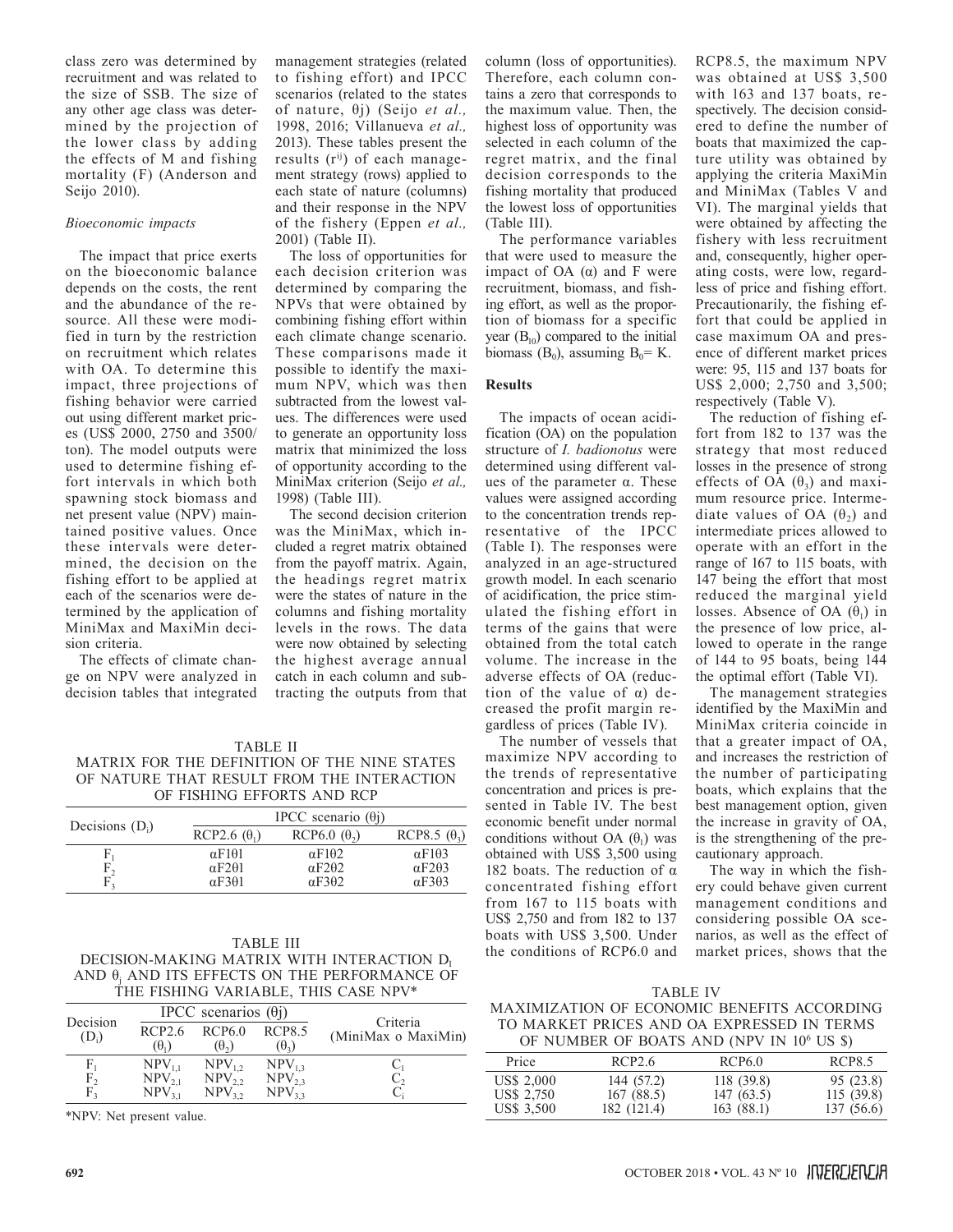# TABLE V OUTPUTS OF THE MODEL (NPV IN 106 US\$) THAT WERE OBTAINED BY RESTRICTING THE NUMBER OF BOATS PARTICIPATING IN THE FISHERY

| a) $USD \sim 2,000$ |                     |                                |                     |  |  |
|---------------------|---------------------|--------------------------------|---------------------|--|--|
| Maximum number      | States of nature    |                                |                     |  |  |
| of boats $(D_i)$    | $\theta_1$ : RCP2.6 | $\theta$ <sub>2</sub> : RCP6.0 | $\theta_3$ : RCP8.5 |  |  |
| 95                  | 54.4                | 39.2                           | 23.8                |  |  |
| 118                 | 56.5                | 39.8                           | 23.3                |  |  |
| 144                 | 57.2                | 39.3                           | 21.9                |  |  |
| b) US\$ $2,750$     |                     |                                |                     |  |  |
| Maximum number      |                     | States of nature               |                     |  |  |
| of boats $(D_i)$    | $\theta_1$ : RCP2.6 | $\theta$ <sub>2</sub> : RCP6.0 | $\theta_3$ : RCP8.5 |  |  |
| 115                 | 85.3                | 62.3                           | 39.8                |  |  |
| 147                 | 88.1                | 63.4                           | 38.9                |  |  |
| 167                 | 88.5                | 63.1                           | 37.7                |  |  |
| c) US\$ $3,500$     |                     |                                |                     |  |  |
| Maximum number      | States of nature    |                                |                     |  |  |
| of boats $(D_i)$    | $\theta_1$ : RCP2.6 | $\theta$ <sub>2</sub> : RCP6.0 | $\theta_3$ : RCP8.5 |  |  |
| 137                 | 118.9               | 87.3                           | 56.6                |  |  |
| 163                 | 121.0               | 88.1                           | 56.0                |  |  |
| 182                 | 121.4               | 87.7                           | 54.9                |  |  |

The MaxiMin matrix shows three states of OA for each market prices.

TABLE VI OPPORTUNITY LOSS MATRIX (106 US\$) OF THE MINIMAX CRITERION FOR THREE STATES OF OA AND DIFFERENT MARKET PRICE

# a) US\$ 2,000

 $\overline{1}$  US\$ 2,000

| Maximum number   | States of nature               |                                |                     |  |
|------------------|--------------------------------|--------------------------------|---------------------|--|
| of boats $(D_i)$ | $\theta$ <sub>1</sub> : RCP2.6 | $\theta$ <sub>2</sub> : RCP6.0 | $\theta_3$ : RCP8.5 |  |
| 95               | 2.8                            | 0.6                            |                     |  |
| 118              | 0.7                            |                                | 0.5                 |  |
| 144              |                                | 0.5                            | 1.9                 |  |
| b) US\$ 2,750    |                                |                                |                     |  |
| Maximum number   |                                | States of nature               |                     |  |
| of boats $(D_i)$ | $\theta_1$ : RCP2.6            | $\theta$ <sub>2</sub> : RCP6.0 | $\theta_3$ : RCP8.5 |  |
| 115              | 3.2                            |                                |                     |  |
| 147              | (14)                           |                                |                     |  |

c) US\$ 3,500

| Maximum number   | States of nature    |                     |                     |  |
|------------------|---------------------|---------------------|---------------------|--|
| of boats $(D_i)$ | $\theta_1$ : RCP2.6 | $\theta_2$ : RCP6.0 | $\theta_2$ : RCP8.5 |  |
| 137              | 2.5                 | 08                  |                     |  |
| 163              | (14)                |                     | ი ი                 |  |
| 182              |                     | 04                  |                     |  |

167 0 0.3 2.1

increase in the restriction in α produces less spawning biomass and recruitment. Although the market price encourages participation in the fishery, the increase in adverse effects due to OA and conse-

quently the reduction of exploitable biomass restricts fishing effort to maximize the economic benefits of the participants (Figure 2).

At all prices, fishing activity was greater during the first three years of exploitation; furthermore, between years 4 and 10, there were significant decreases in biomass, which significantly limits fishing effort. These effects were most evident when considering the impact of climate change. Subsequent monitoring shows that there were no major changes in fishing, indicating that activity remains profitable at a bioeconomic equilibrium, albeit at different levels of performance, even in adverse climate change scenarios (Figure 2).

The proportion of the initial biomass  $(B_0)$  that remains at  $B_{10}$ , shows that OA and fishing effort had no significant adverse effects on the conservation of the population, maintaining the  $B_{10}/B_0$  ratio above 0.30 units (Figure 3a). Even when maintenance effects did not occur within the first ten years of exploitation, it might be possible that further exposure under similar condition could significantly affect the population (Figure 3b). Proportion of biomass at year 15  $(B<sub>15</sub>)$ 



Figure 2. Behavior of the study variables (recruitment, biomass and effort) obtained at different prices (US\$ 2,000; 2,750 and 3,500) in three different states of climate change (IPCC 2.6, 6.0 and 8.5).



Figure 3. Fishery impact for the three scenarios of OA and prices: a) B10/B0; b) B15/B0.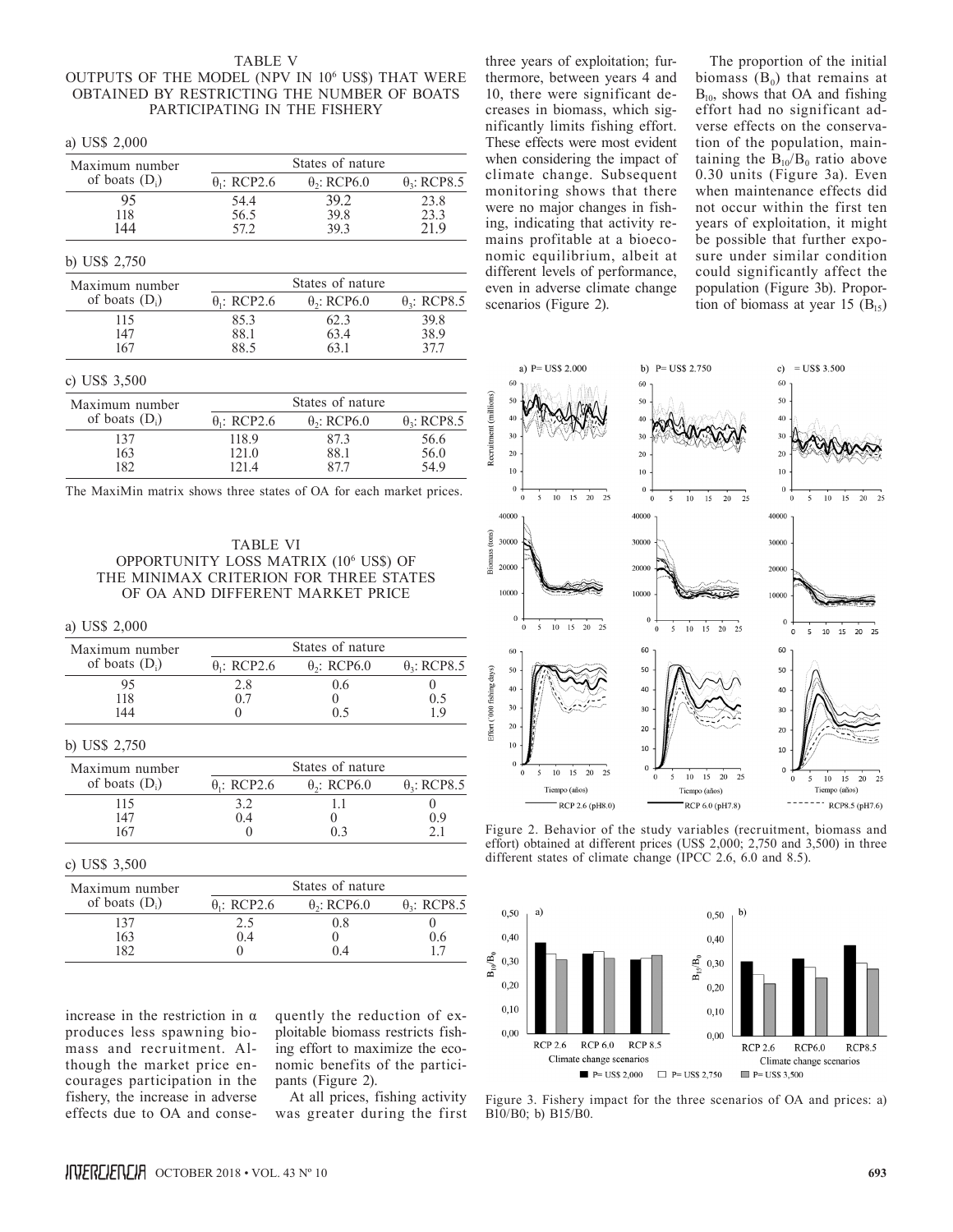with regard to year  $0$  ( $B_0$ ), showed that extending the effect of OA in the long run and increasing the price of the product could reduce the resource (B15/B0 ratio) under  $0.30$  units.

# **Discussion**

In this study, we focused directly on the effect that OA could exert on recruitment of *I. badionotus* by combining future scenarios (RCP) with probabilistic epistemic (α) prediction to build an approach that determine the possible consequences in a fishery. To avoid ambiguity, we presented a background that sustains evidence based on the possibility that such events could occur. The approach was further reinforced by decisions making under uncertainty conditions applying the criteria MiniMax and MaxiMin (Seijo *et al.,* 2016).

The decision to include the adverse effect of OA in the recruitment function is consistent with previous reports that exist for this and other marine invertebrate species, in which pH reduction significantly increased the harmful conditions for organisms and reduced survival (Tomanek *et al.,* 2011; Matozzo *et al.,* 2013; Hu *et al.,* 2015). Since some of these reports also indicated that such effects were greater in larvae than in juveniles and adults (Asha and Muthiah 2005, Morgan 2008, Yuan *et al.,* 2015) we conceived, in agreement with Hamel and Mercier (1996) and Zacarías-Soto *et al.,* (2013), that these stages of the life cycle represented a bottleneck for the organisms' survival.

Approaching the effects of climate change on recruitment is not new, and several studies that have included different methodological proposals have addressed the issue from an ecosystemic point of view. Previous work with barnacles (*Balanus glandula* and *Chthamalus dalli*) and oysters (*Mytilus* spp.) on the west coast of the USA, have shown that variation in large-scale climatic

conditions such as El Niño-Southern Oscillation (ENSO), Decadal Oscillation (PDO) and the North Pacific Turnaround Oscillation (NPGO), and mean scale variations such as coastal upwelling, strongly affected the magnitude of the recruitment, accounting for up to 40% of the observed variance, representing a high explanatory power considering the great source of varition for recruitment (Menge *et al.,* 2011). Similar results were reported in the sense of recruitment affected by climates for the sardine *Sardinops sagax* by Galindo-Cortes *et al.,* (2010).

Although the prolific nature of the species could compensate for larval mortality (Zacarías-Soto *et al.,* 2013), the yield that was generated in terms of biomass exploitable under OA conditions was able to impact spawning stock biomass, producing differences that were reflected in lower yields in RCP8.5 as compared to RCP2.0; the effect of increasing recruitment constraint on performance reduction showed the above. Under these conditions, the best management option, given the increase in OA, is the strengthening of the precautionary approach; this allows to maximize income and offset the quasi-rent that are related to catch reduction (Anderson and Seijo 2010; González-Olivares and Flores 2015).

It should be noted that regardless of the OA condition and price, all monitoring indicators stabilized over time, suggesting that activity remains profitable because it achieves a bioeconomic equilibrium. This stability could be related to the incentives that fishermen need in order to maintain themselves in the fishing activity. In neither case, within the first ten years, the combination of price and climate change managed to collapse the resource, keeping  $B_{10}/B_0$  index above 0.30. Nevertheless, when the effects were considered over a longer period of time, the drop of the ratio B15/B0 indicates that in the

long run the combination of OA and price exert a more negative effect on the availability of the resource.

# **Conclusions**

The decrease in catch, consistent with recruitment, dissipated rent and reduced fishing effort. These effects were greater as the price of the product increased. The best management strategy that compensates for the adverse effects of OA is the reduction of fishing effort.

#### **REFERENCES**

- Anderson L, Seijo JC (2010) *Bioeconomics of Fisheries Management*. Wiley-Blackwell. Oxford, RU. 305 pp.
- Anderson S, Flemming J, Watson R, Lotze H (2010) Serial exploitation of global sea cucumber fisheries. *Fish Fisher. 12*: 317-339.
- Asha PS, Muthiah P (2005) Effects of temperature, salinity and pH on larval growth, survival and development of the sea cucumber *Holothuria spinifera* Theel. *Aquaculture 250*: 823-829.
- Brander K (2010) Impacts of climate change on fisheries. *J Mar. Syst. 79*: 389-402.
- Doney S, Fabry V, Feely R, Kleypas J (2009) Ocean acidification: The other CO<sub>2</sub> problem. Annu. *Rev. Mar. Sci. 1*: 169-192.
- Dupont S, Ortega-Martínez O, Thorndyke M (2010) Impact of near-future ocean acidification on echinoderms. *Ecotoxicology 19*: 449-462.
- Eppen G, Gould F, Schimiet C (2001) *Investigación de Operaciones en la Ciencia Administrative*. Prentice-Hall. México. 489 pp.
- Galindo-Cortes G, De Anda-Montañez J, Arreguín-Sánchez F, Salas S, Balart F (2010) How do environmental factors affect the stock-recruitment relationship? The case of the Pacific sardine (*Sardinops sagax*) of the northeastern Pacific Ocean. *Fisher. Res. 102*: 173-183.
- Garcia-Arrarás JE, Greenberg MJ (2001) Visceral regeneration in holothurians. *Microsc. Res. Tech. 55*: 438-451.
- González-Duran E, Hernández-Flores A, Seijo-Gutierrez JC, Cuevas-Jimenez A, Moreno-Enriquez A (2018) Bioeconomics of the Allee effect in fisheries targeting sedentary resources. *ICES J. Mar. Sci. 4*: 1362-1373.
- González-Olivares E, Flores J (2015) Consequences of multiple Allee effect in an open Access fishery model. *J. Biol. Syst. 23*: S101-S121.
- Gullian M (2013) Physiological and immunological condition of the sea cucumber *Isostichopus badionotus* (Selenka, 1867) during dormancy. *J. Exp. Mar. Biol. Ecol. 444*: 31-37.
- Gullian M, Terrats M (2017) Effect of pH on temperature controlled degradation of reactive oxygen species, heat shock protein expression, and mucosal immunity in the sea cucumber *Isostichopus badionotus*. *Plos One* 12(4): e0175812.https://doi.org/ 10.1371/journal.pone.0175812.
- Hamel J, Mercier A (1996) Early development, settlement, growth, and spatial distribution of the sea cucumber *Cucumaria frondosa* (Echinodermata: Holothuroidea). *Can. J. Fisher. Aquat. Sci. 53*: 253-271.
- Hamel J, Mercier A (2008) Precautionary management of *Cucumaria frondosa* in Newfoundland and Labrador, Canada. In Toral-Granda V, Lovatelli A, Vasconcellos M (Eds.) *Sea Cucumbers. A Global Review of Fisheries and Trade*. Fisheries and Aquaculture Technical Paper 516. FAO. p. 293-306.
- Hernández-Flores A, Condal A, Poot-Salazar A, Espinosa-Méndez J (2015) Geostatistical analysis and spatial modeling of population density for the sea cucumbers *Isostichopus badionotus* and *Holothuria floridana* on the Yucatan Peninsula, Mexico. *Fisher. Res. 172*: 114-124.
- Hernández-Flores A, Cuevas-Jiménez A, Poot-Salazar A, Condal A, Espinoza-Méndez JC (2018) Bioeconomic modelling for a small-scale sea cucumber fishery in Yucatan, Mexico. *PLoS ONE 13*(1): e0190857.
- Hilborn R, Walters CJ (1992) *Quantitative Fisheries Stock Assessment: Choice, Dynamics & Uncertainty*. Chapman and Hall. 570 pp.
- Hu M, Li L, Sui Y, Li J, Wang Y, Lu W, Dupont S (2015) Effect of pH and temperature on antioxidant responses of the thick Shell mussel *Mytilus coruscus*. *Fish Shellfish Immunol. 46*: 573-583.
- Koenigstein S, Mark F, Göbling-Reisemann S, Reuter H, Poertner H (2016) Modelling climate change impacts on marine fish populations: process-based integration of ocean warming, acidification and other environmental drivers. *Fish Fisher. 17*: 972-1004.